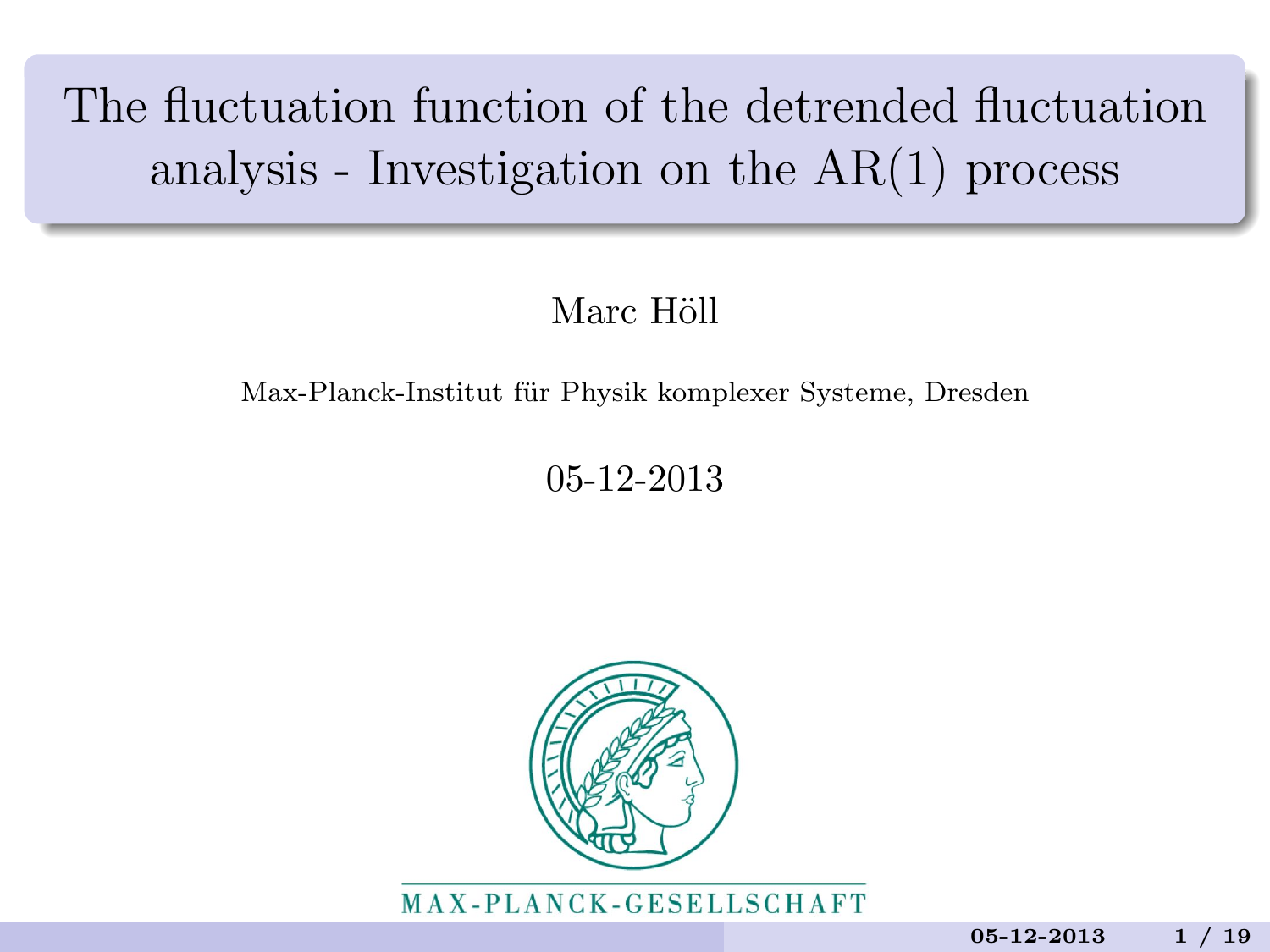# Table of contents



[Detrended Fluctuation Analysis](#page-4-0)

[Fluctuation function of the AR\(1\) process](#page-14-0)

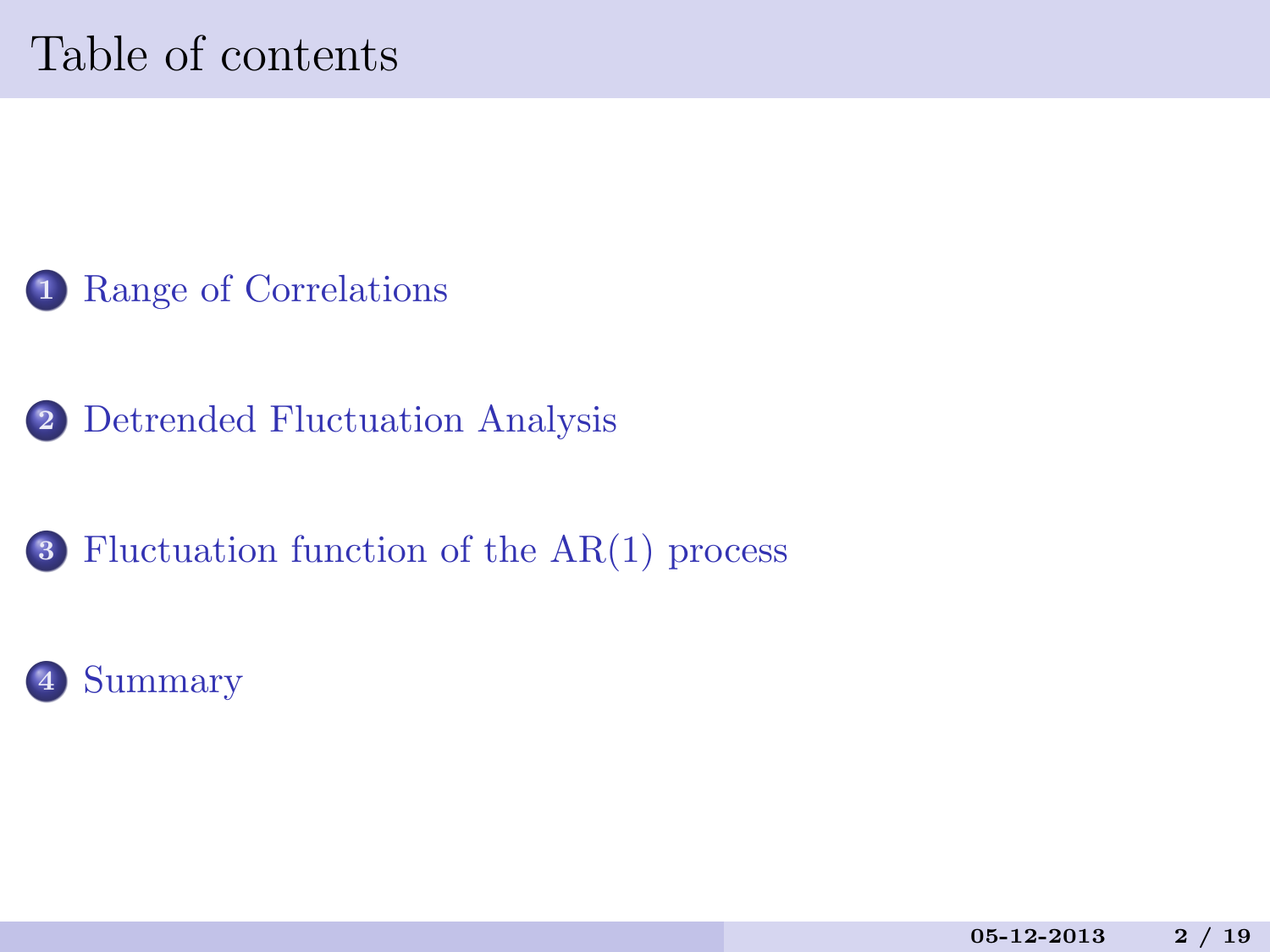### Range of correlations

- Time series:  $x_i$  with  $i = 1, \ldots, N$
- Autocorrelation:

$$
C(s) = \frac{\text{Cov}(x_i x_{i+s})}{\sqrt{\text{Var}(x_i)\text{Var}(x_{i+s})}} = \frac{\langle (x_i - \bar{x})(x_{i+s} - \bar{x}) \rangle}{\langle (x_i - \bar{x})^2 \rangle}
$$

- Different classes of autocorrelation structures can be distinguished with respect to the form of their decay for large time lags  $s$ :
	- short-range correlations:
		- exponential decay

<span id="page-2-0"></span>
$$
C(s) \sim e^{-\frac{s}{s_c}}
$$

- long-range correlations:
	- algebraical decay

$$
C(s) \sim s^{-\gamma} \text{ with } 0 < \gamma < 1
$$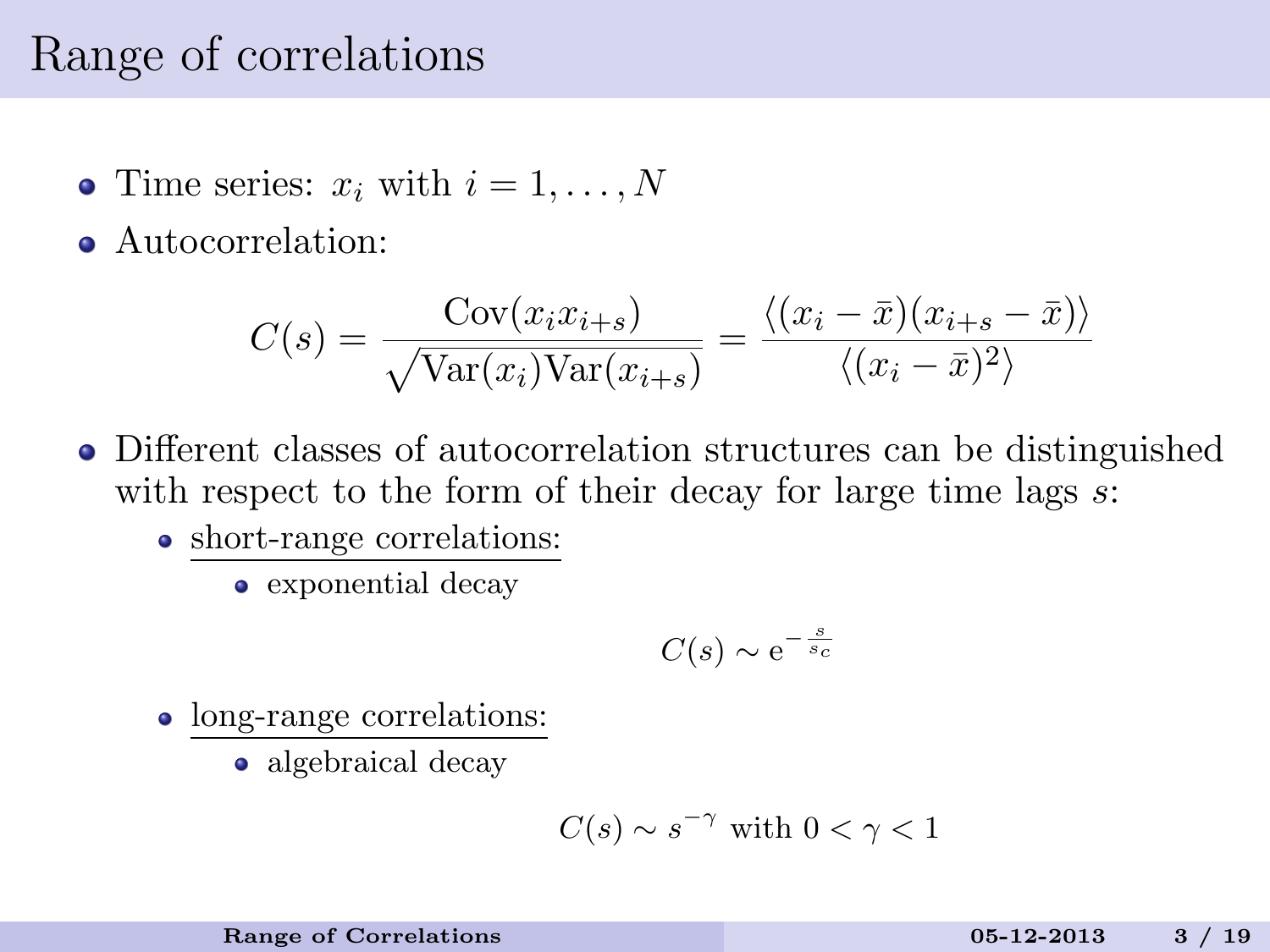- Problem: Given data set  $\Rightarrow$  Determine  $C(s)$  directly?
- Consider a stationary time series with a non-stationary trend
- Example: AR(1) process with linear trend



Figure : Stationary process (black) and with trend  $b = 5 \cdot 10^{-4}$  (blue)

Trend gives impression of long-range correlations and hides the true nature of the noise [Range of Correlations](#page-2-0) 2008 2014 2013 2013 2014 19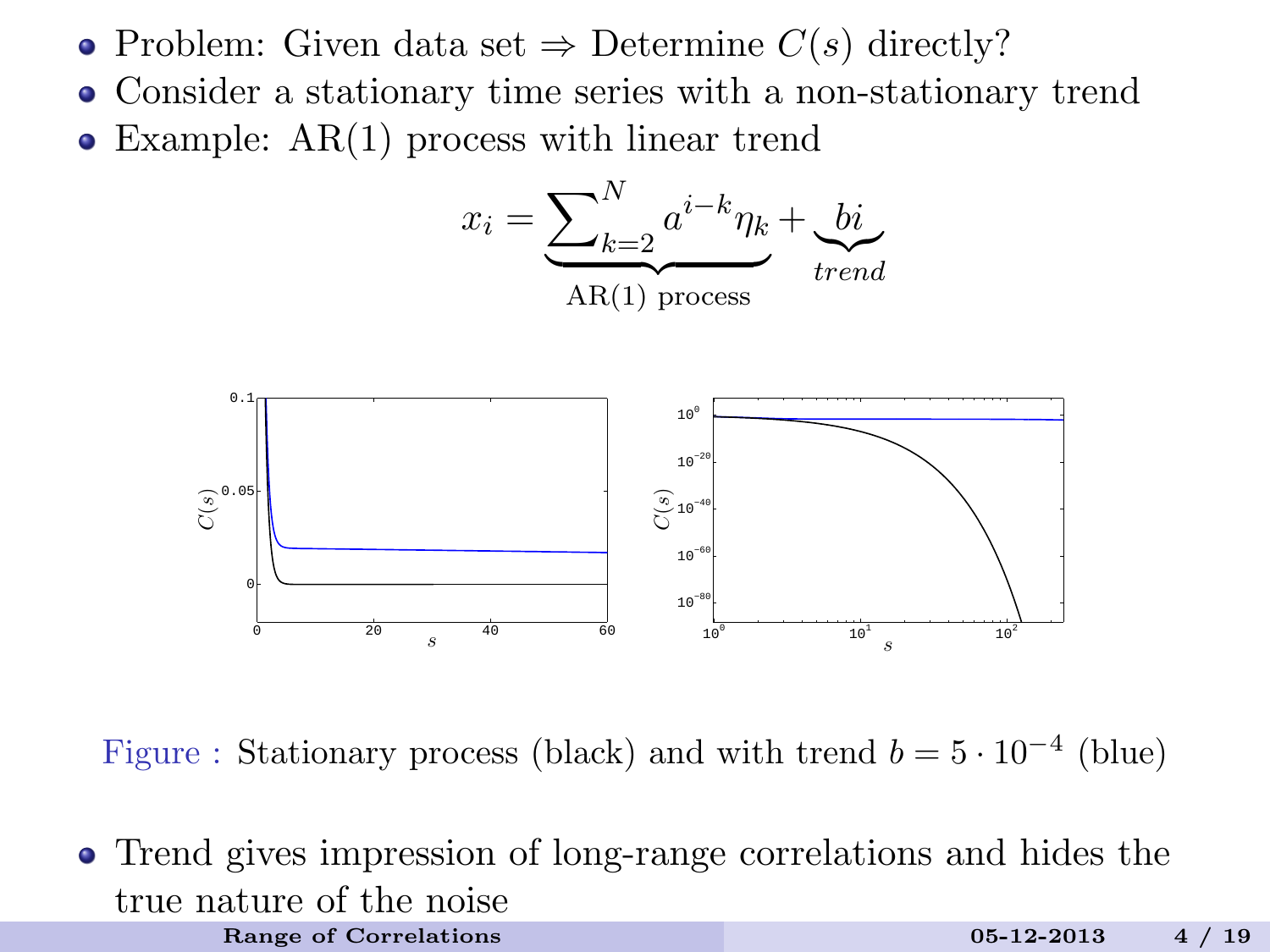# Detrended Fluctuation Analysis

- $\bullet$  Estimating the autocorrelation function  $C(s)$  from empirical data is effected by non-stationarities like trends and observational noise
- In 1994 Peng et al.<sup>1</sup> suggested Detrended Fluctuation Analysis (DFA) to indirectly gain information about the correlation structure imposed on a time series
- It has been applied to such diverse fields of interest as
	- DNA
	- human gait
	- heart rate dynamics
	- long-time weather records
	- economical time series
	- ...

<sup>1</sup>C.-K. Peng, S.V. Buldyrev, S. Havlin, M. Simons, H.E. Stanley, A.L. Goldberger, Phys. Rev. E 49 (1994) 1685

<span id="page-4-0"></span>[Detrended Fluctuation Analysis](#page-4-0) 05-12-2013 5 / 19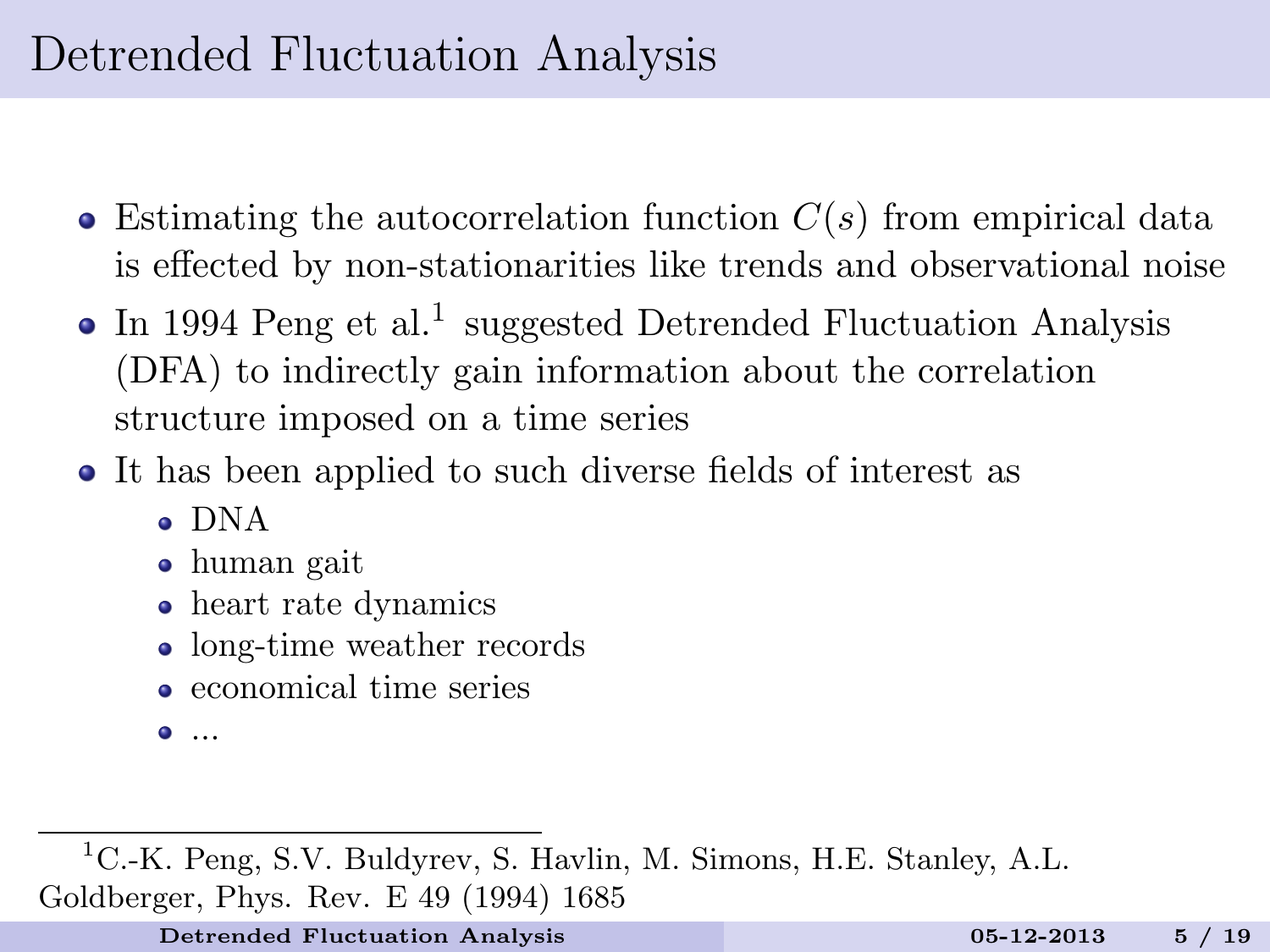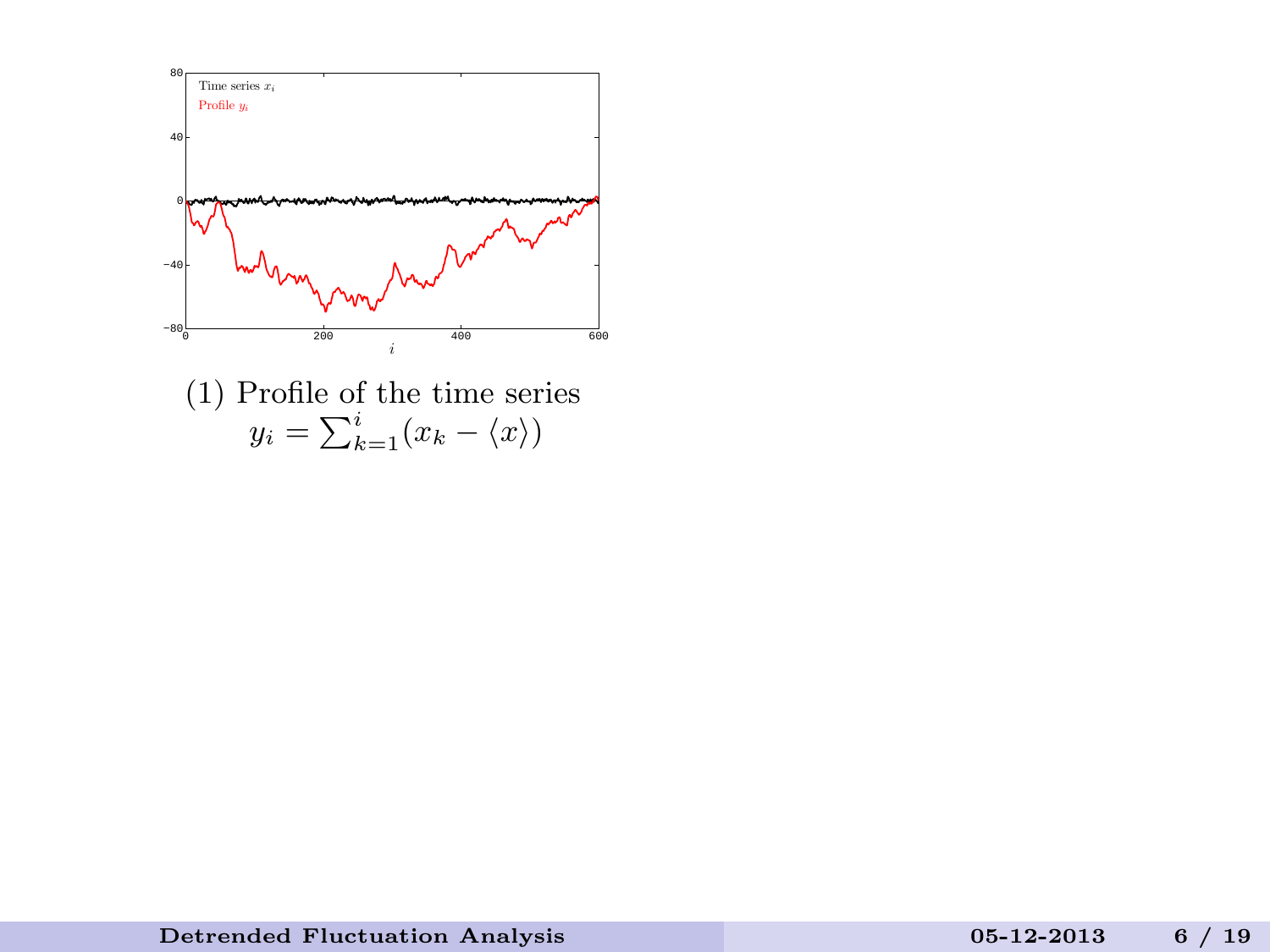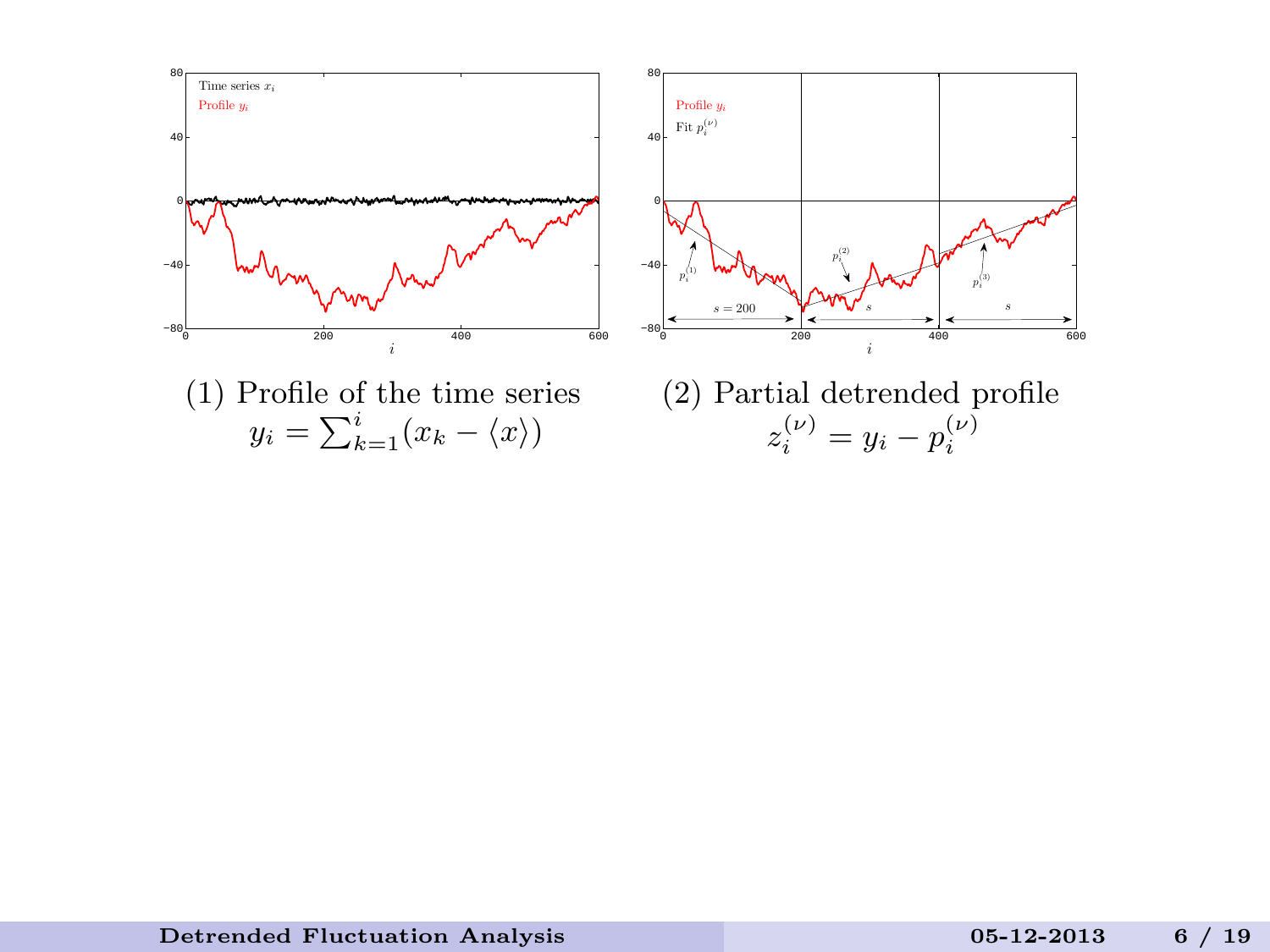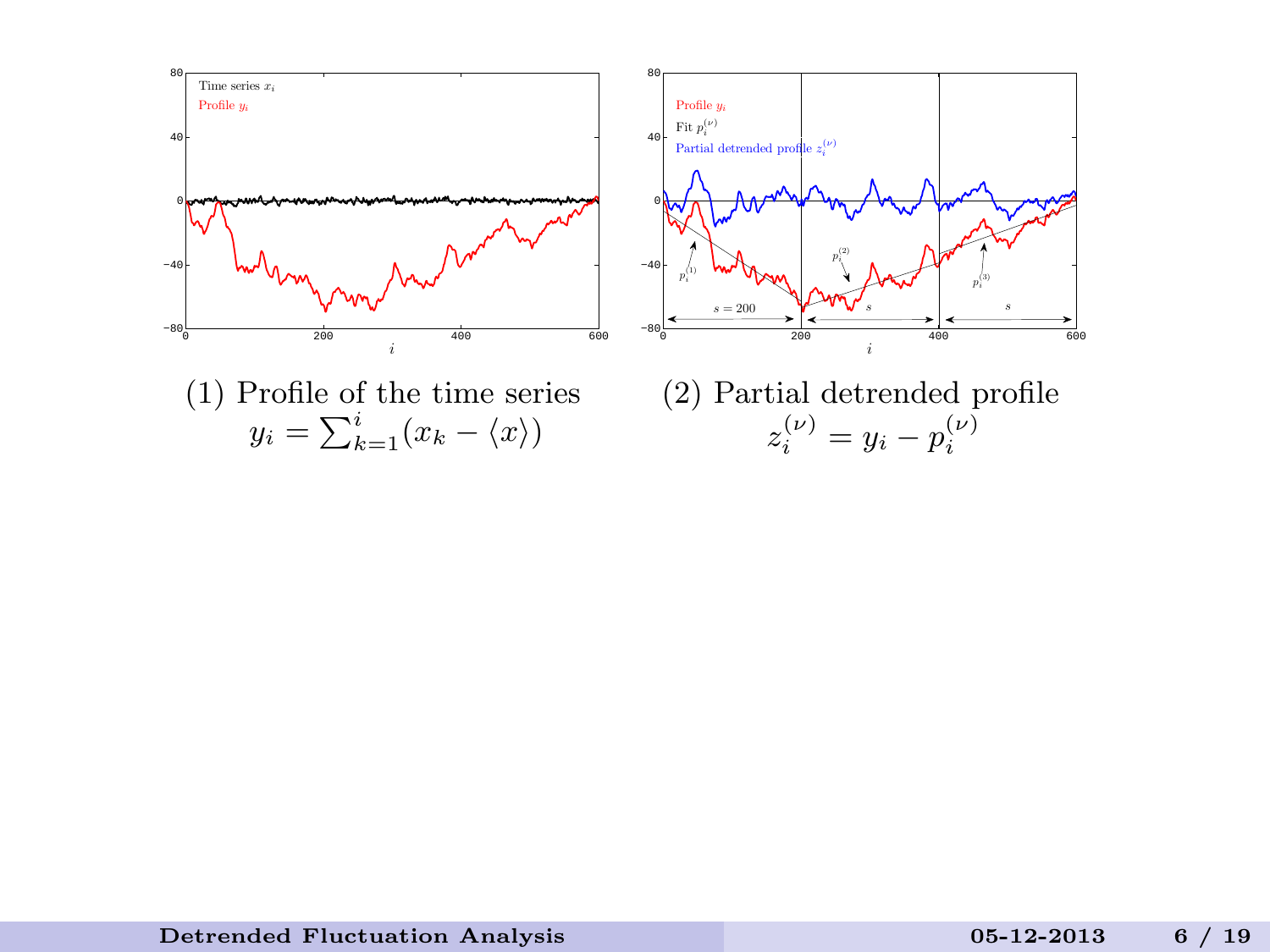

[Detrended Fluctuation Analysis](#page-4-0) 05-12-2013 6 / 19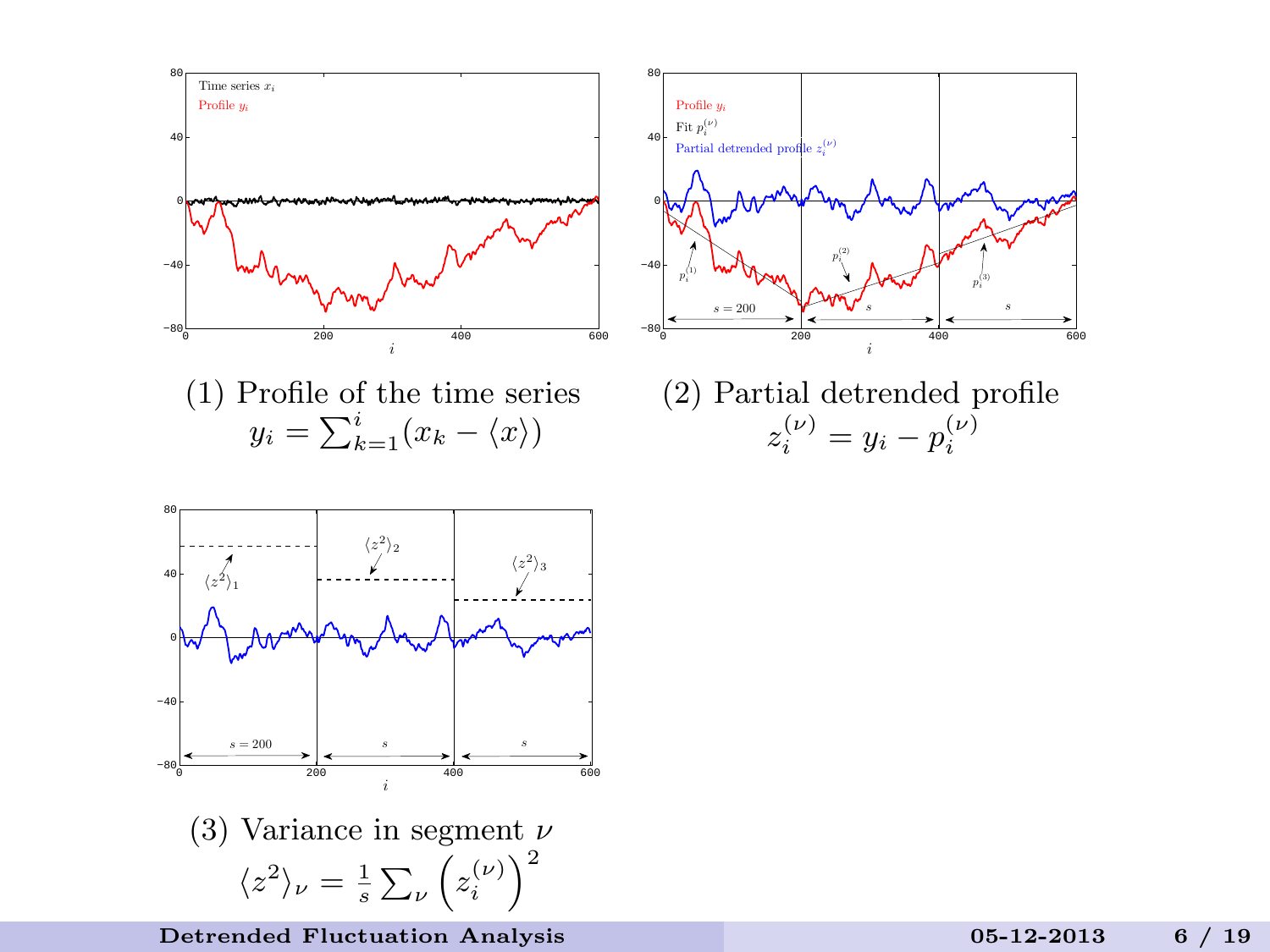

[Detrended Fluctuation Analysis](#page-4-0) 05-12-2013 6 / 19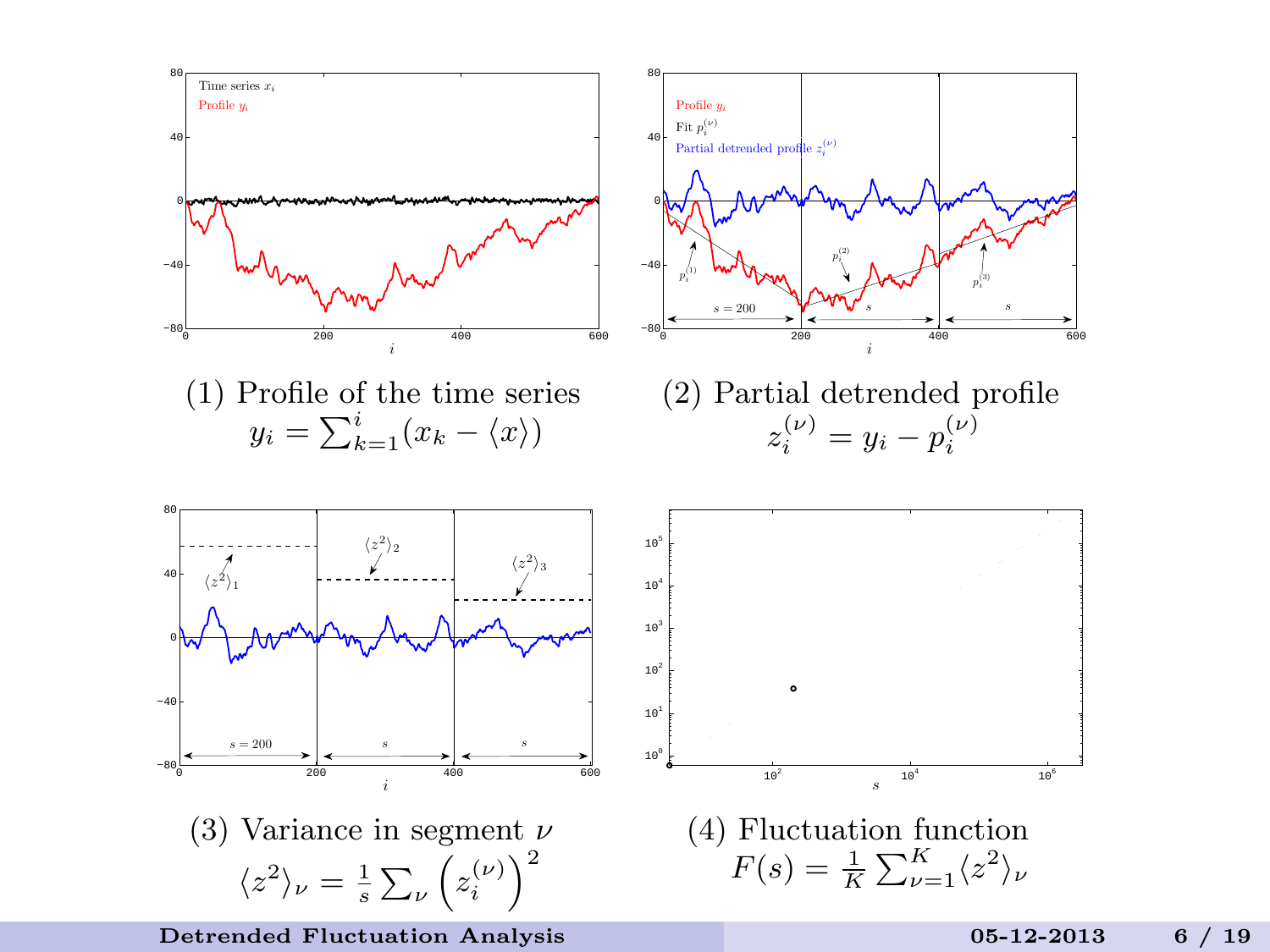

[Detrended Fluctuation Analysis](#page-4-0) 05-12-2013 6 / 19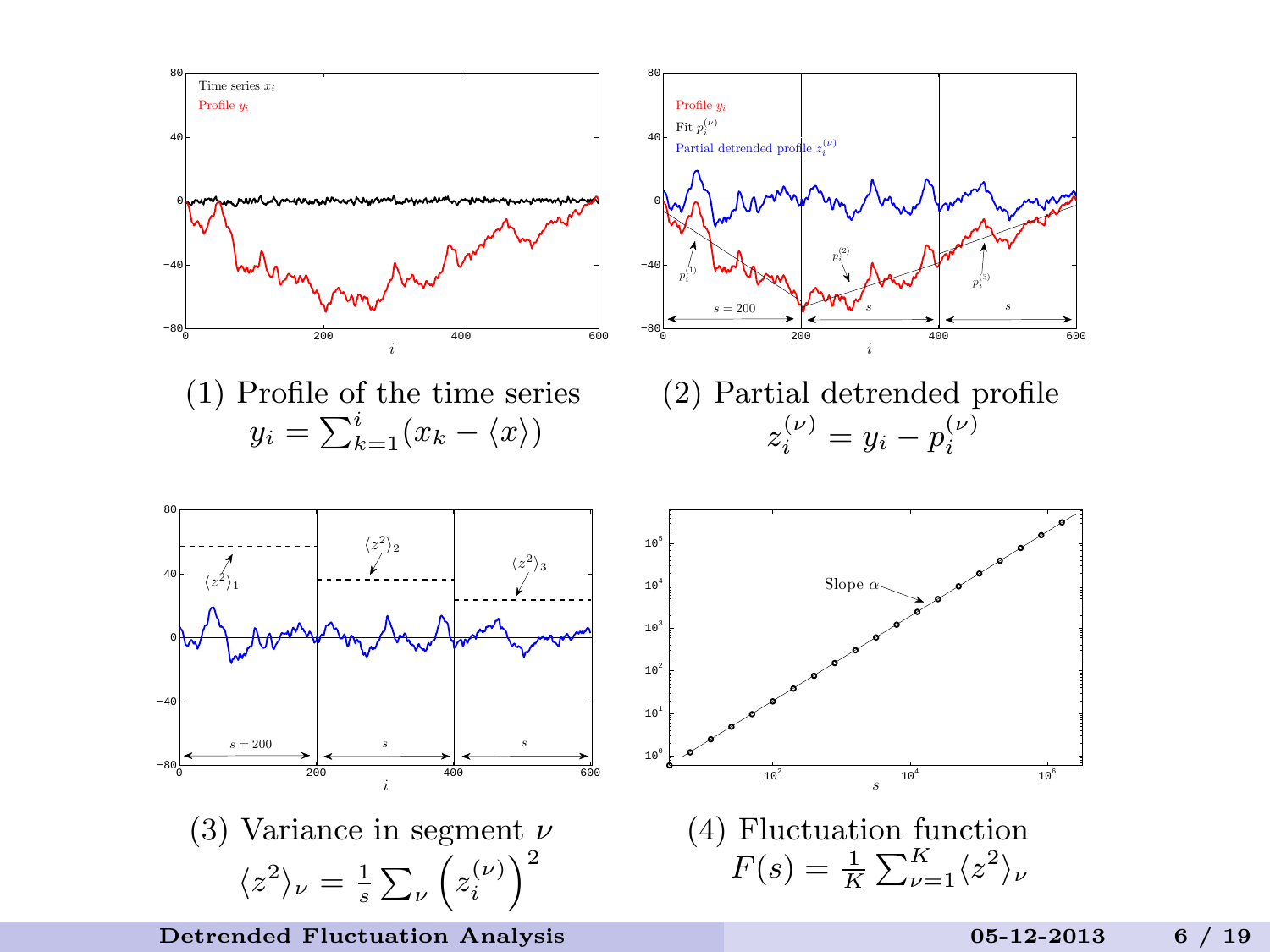The fluctuation function increases according to a power law

 $F(s) \sim s^{\alpha}$ 

- Relationship between the fluctuation function  $F(s)$  and the autocorrelation  $C(s)$ :
	- (1) Short-range correlations

$$
\alpha = \frac{1}{2}
$$

(2) Long-range correlations  $(C(s) \sim s^{-\gamma}$  with  $0 < \gamma < 1$ )

$$
\alpha = 1 - \frac{\gamma}{2} \text{ with } \frac{1}{2} < \alpha < 1
$$

(3) Other cases

$$
\alpha = 1 \Rightarrow \frac{1}{f} - \text{noise}
$$

$$
\alpha = \frac{3}{2} \Rightarrow \text{Brownian motion}
$$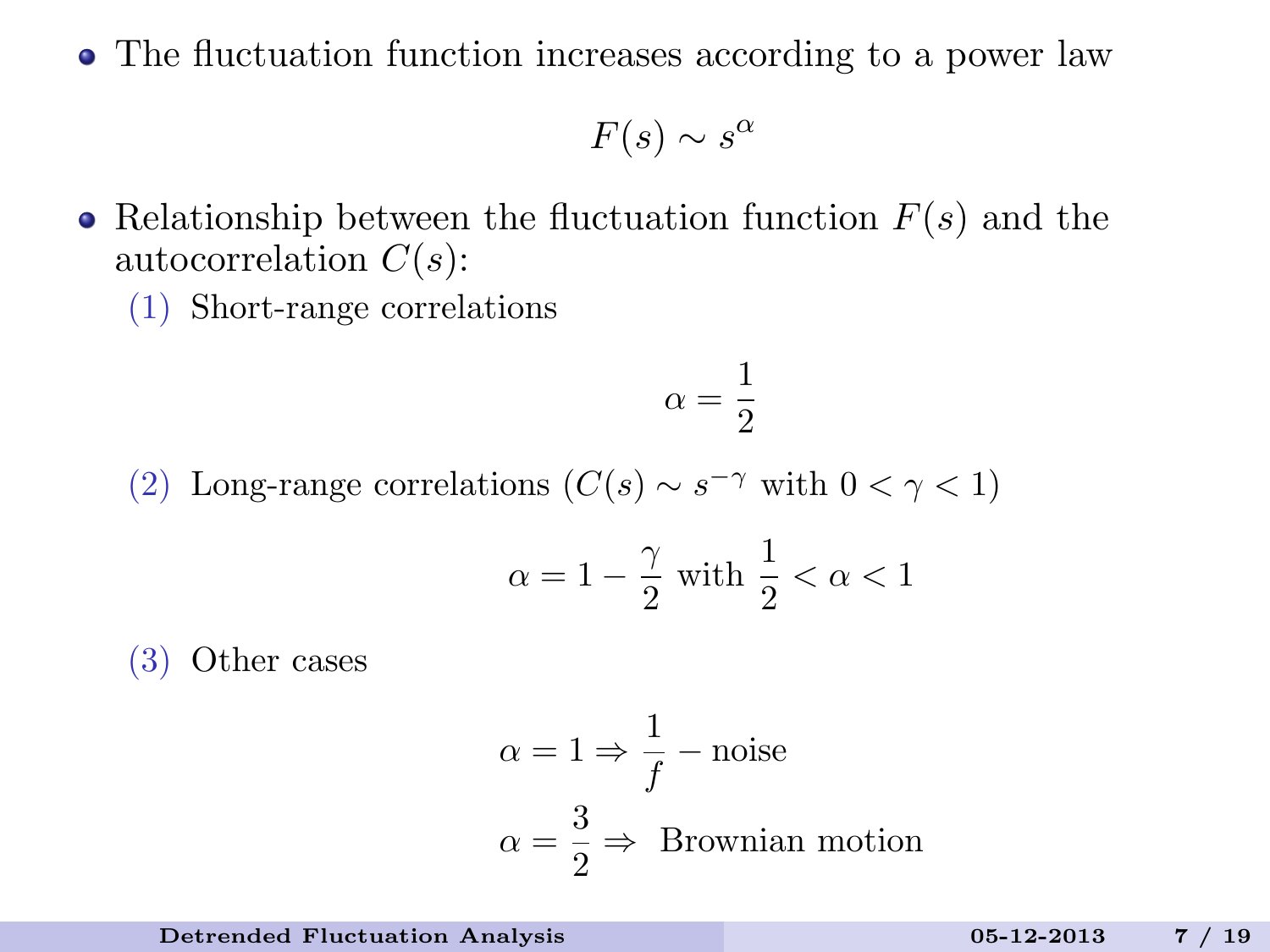- Problem: There exists a proof of these relationship only for the case of no trends  $p_i^{(\nu)} = 0$  (Fluctuation Analysis FA)
- With trends (DFA): no proof
	- $\bullet$  Testing with artifical generated time series<sup>1</sup>
	- No analytical expressions for the fluctuation function, only one for the asymptotic behaviour: Fractional Brownian motion<sup>2</sup> ( $H = \frac{1}{2} \rightarrow$  Brownian motion)

$$
F(s) \sim \left(\frac{2}{2H+1} + \frac{1}{H+2} - \frac{2}{H+1}\right) s^{2H} \text{ with } 0 < H < 1
$$
\n
$$
\alpha = H+1
$$

<sup>1</sup> J.W. Kantelhardt, E. Koscielny-Bunde, H.H.A. Rego, S. Havlin, A. Bunde, Physica A 295 (2001) 441

 $2<sup>2</sup>$ M.S. Taqqu, V. Teverovsky, W. Willinger, Fractals 3 (1995) 785

[Detrended Fluctuation Analysis](#page-4-0) 05-12-2013 8 / 19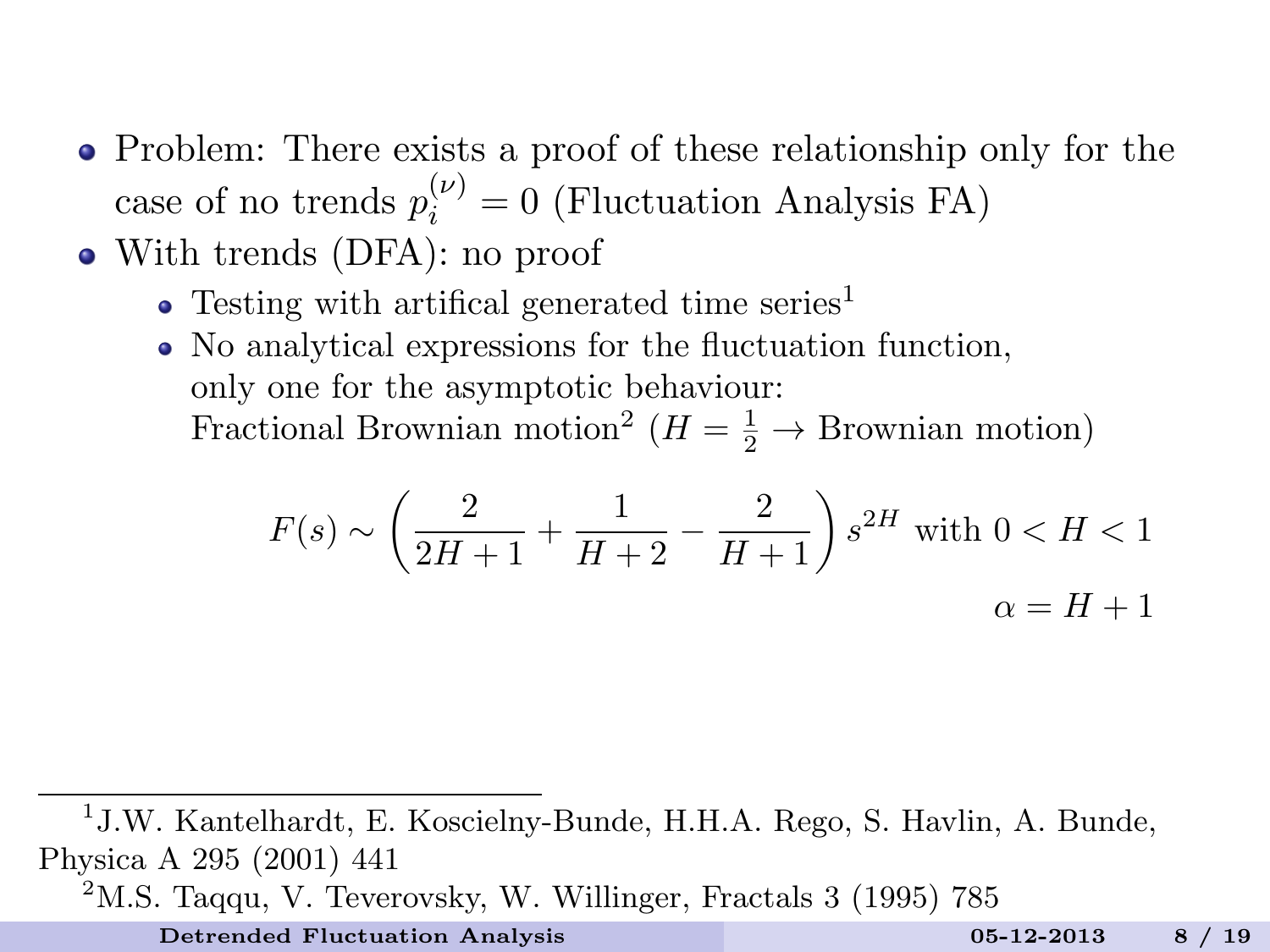- No proof of the DFA
- Are there any known problems?
- For instance Maraun et al.<sup>1</sup> applied the DFA on  $AR(1)$  processes and have shown that the fluctuation function  $F(s)$  suggests long-range correlations
- The reason for this discrepancy is the undersized length of the time series

<sup>1</sup>D. Maraun, H.W. Rust, J. Timmer, Nonlinear Processes in Geophysics (2004) 11:495-503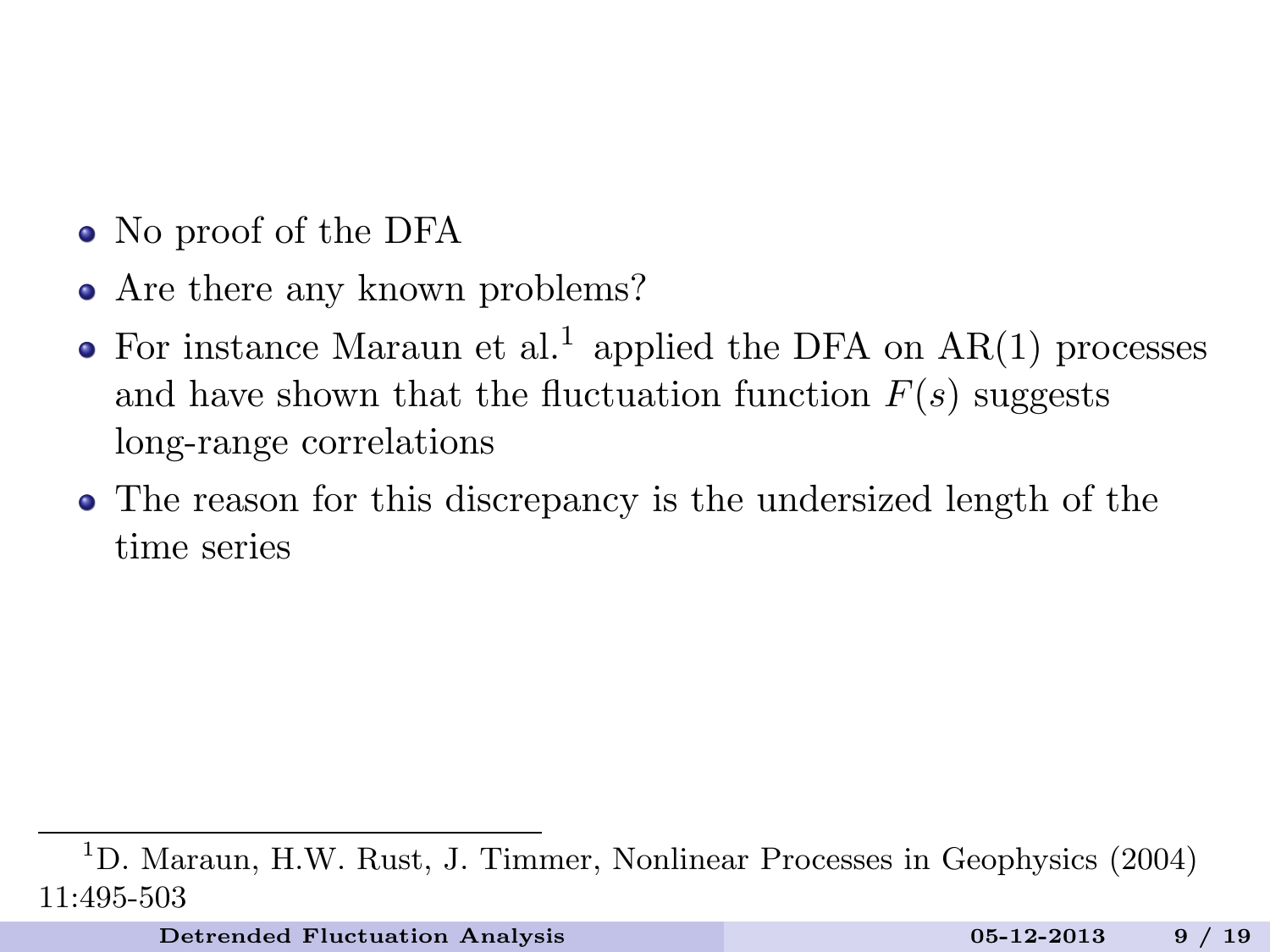### Fluctuation function of the AR(1) process

• First order autoregressive process  $AR(1)$ 

$$
x_i = ax_{i-1} + \eta_i \text{ with } -1 < a < 1 \text{ and } \eta_i \sim \mathcal{N}(0, 1)
$$

Autocorrelation:

<span id="page-14-0"></span>
$$
C(s) = a^s = e^{-\frac{s}{s_c}}
$$

with characteristic correlation time  $s_c = -\frac{1}{\ln a}$ 

DFA assumes a fluctuation parameter  $\alpha = \frac{1}{2}$ 

**o** Other cases

\n- $$
a = 0 \rightarrow
$$
 Gaussian White noise (GWN)  $\Rightarrow \alpha = \frac{1}{2}$
\n- $a = 1 \rightarrow$  Random Walk (RW)  $\Rightarrow \alpha = \frac{3}{2}$
\n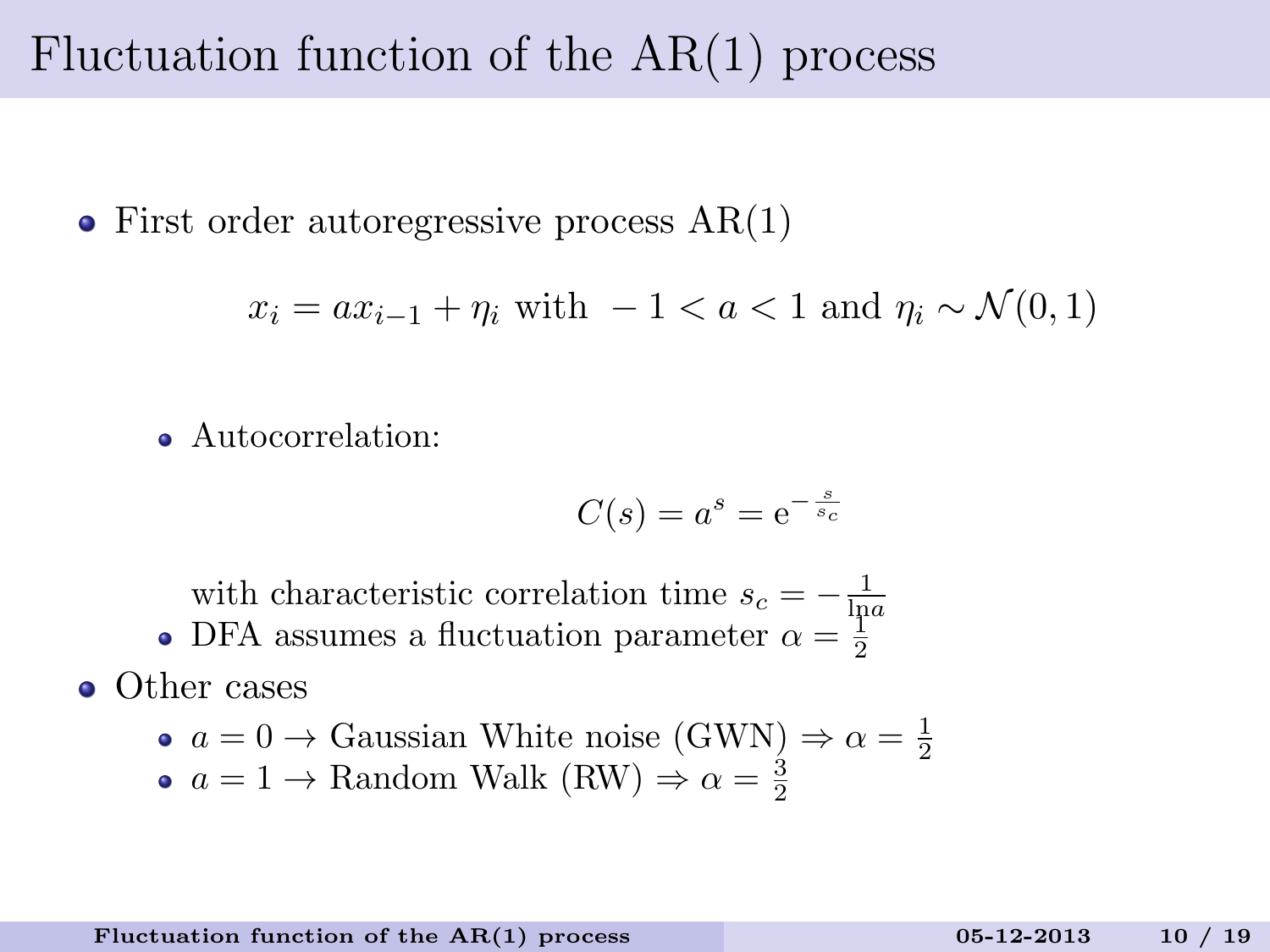Profile

$$
y_i = \sum_{k=1}^i x_k
$$
  
= 
$$
\sum_{k=1}^i \eta_k \frac{1 - a^{1+i-k}}{1 - a}
$$

Partial detrended profile

$$
z_i^{(\nu)} = y_i - (A + Bi)
$$
  
= 
$$
\sum_{k=1}^s \eta_k \left( \frac{1 - a^{1+i-k}}{1 - a} \Theta(i - k) + B_{k,i} \right)
$$

with 
$$
B_{k,i} = \frac{4s+2-6i}{-s^2+s} \sum_{j=k}^{s} \frac{1-a^{1+j-k}}{1-a} + 6 \frac{s+1-2i}{s^3-s} \sum_{j=k}^{s} j \frac{1-a^{1+j-k}}{1-a}
$$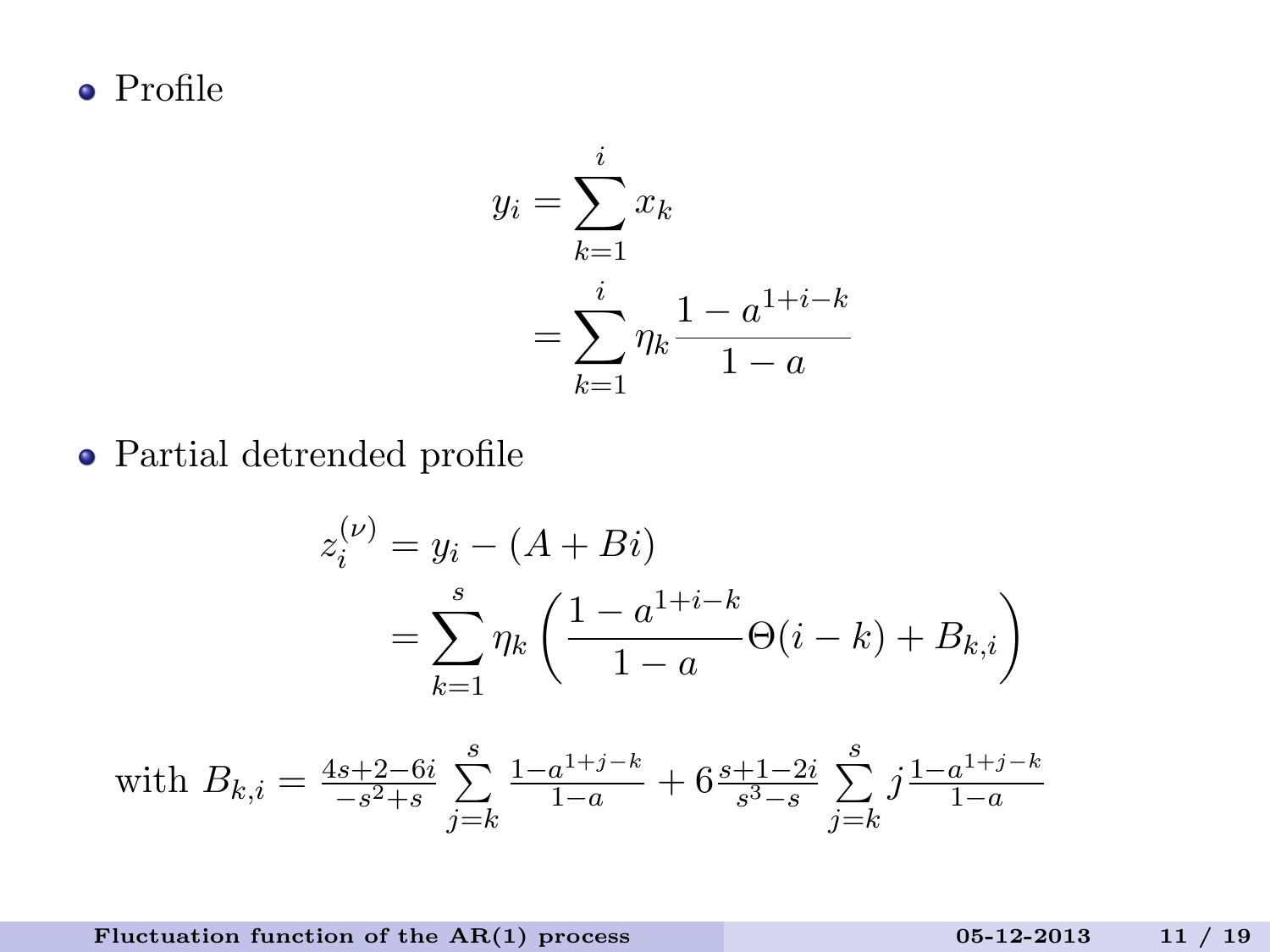Fluctuation function of the  $AR(1)$  process

$$
F^{2}(s) = \frac{1}{15(a-1)^{7}(a+1)^{2}(s^{4}-s^{2})} \left( a^{2s} \Gamma_{2}(s) + a^{2} \Gamma_{1}(s) + \Gamma_{0}(s) \right)
$$

with the polynomials

$$
\Gamma_2(s) = \gamma_{23} s^3 + \gamma_{22} s^2 + \gamma_{21} s + \gamma_{20}
$$
  
\n
$$
\Gamma_1(s) = \gamma_{12} s^2 + \gamma_{11} s + \gamma_{10}
$$
  
\n
$$
\Gamma_0(s) = \gamma_{05} s^5 + \gamma_{04} s^4 + \gamma_{03} s^3 + \gamma_{02} s^2 + \gamma_{01} s + \gamma_{00}
$$

and the coefficients

$$
\gamma_{23} = 15a^4(a-1)^3
$$
  
\n
$$
\gamma_{22} = -60a^4(a-1)^2(a+1)
$$
  
\n
$$
\gamma_{21} = 15a^4(5a^3 + 9a^2 - 9a - 5)
$$
  
\n
$$
\gamma_{20} = -30a^4(a^3 + 5a^2 + 5a + 1)
$$
  
\n
$$
\gamma_{12} = -60a^2(a-1)^3(a+1)^2
$$
  
\n
$$
\gamma_{11} = \dots
$$

Fluctuation function of the  $AR(1)$  process 05-12-2013 12 / 19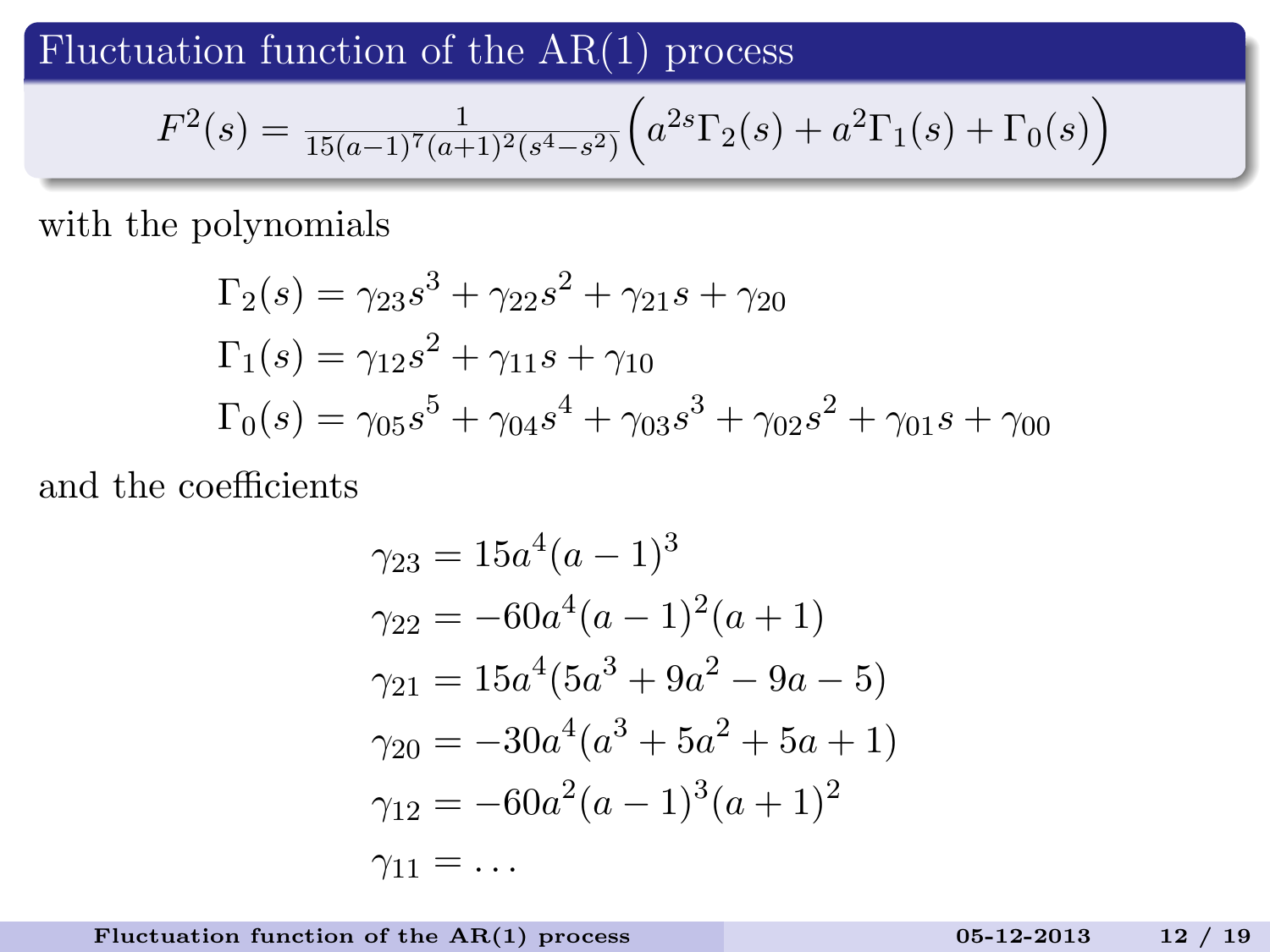$\bullet$  Behaviour for large  $s$ 

$$
F^2(s) \sim \frac{1}{15(a-1)^2} s
$$

Fluctuation function of the Gaussian White Noise

$$
F^2(s) = \frac{s^2 - 14}{15s} \sim \frac{1}{15}s
$$

Fluctuation function of the Random Walk

$$
F^{2}(s) = \frac{s^{4} + s^{2} - 20}{420s} \sim \frac{1}{420} s^{3}
$$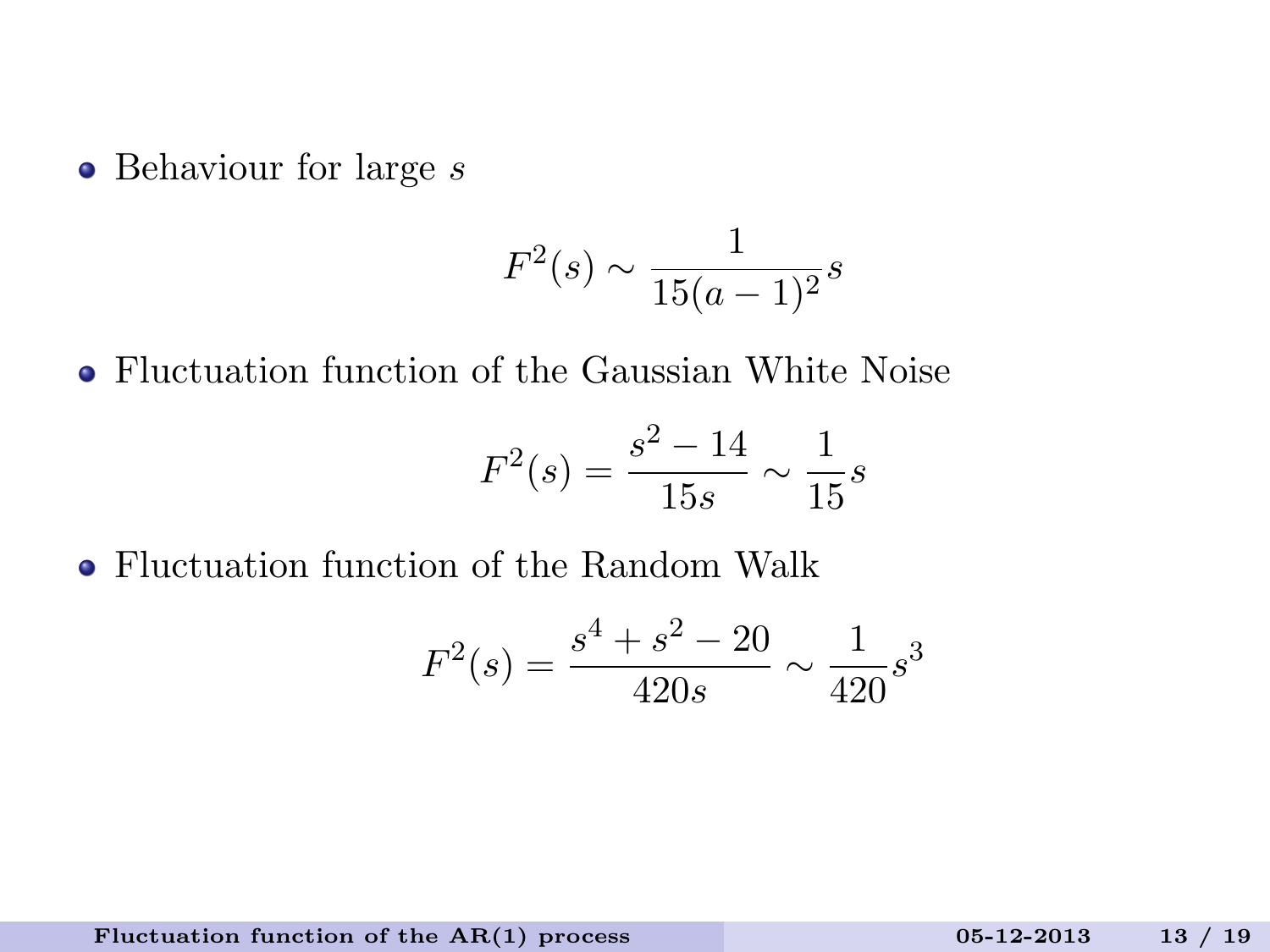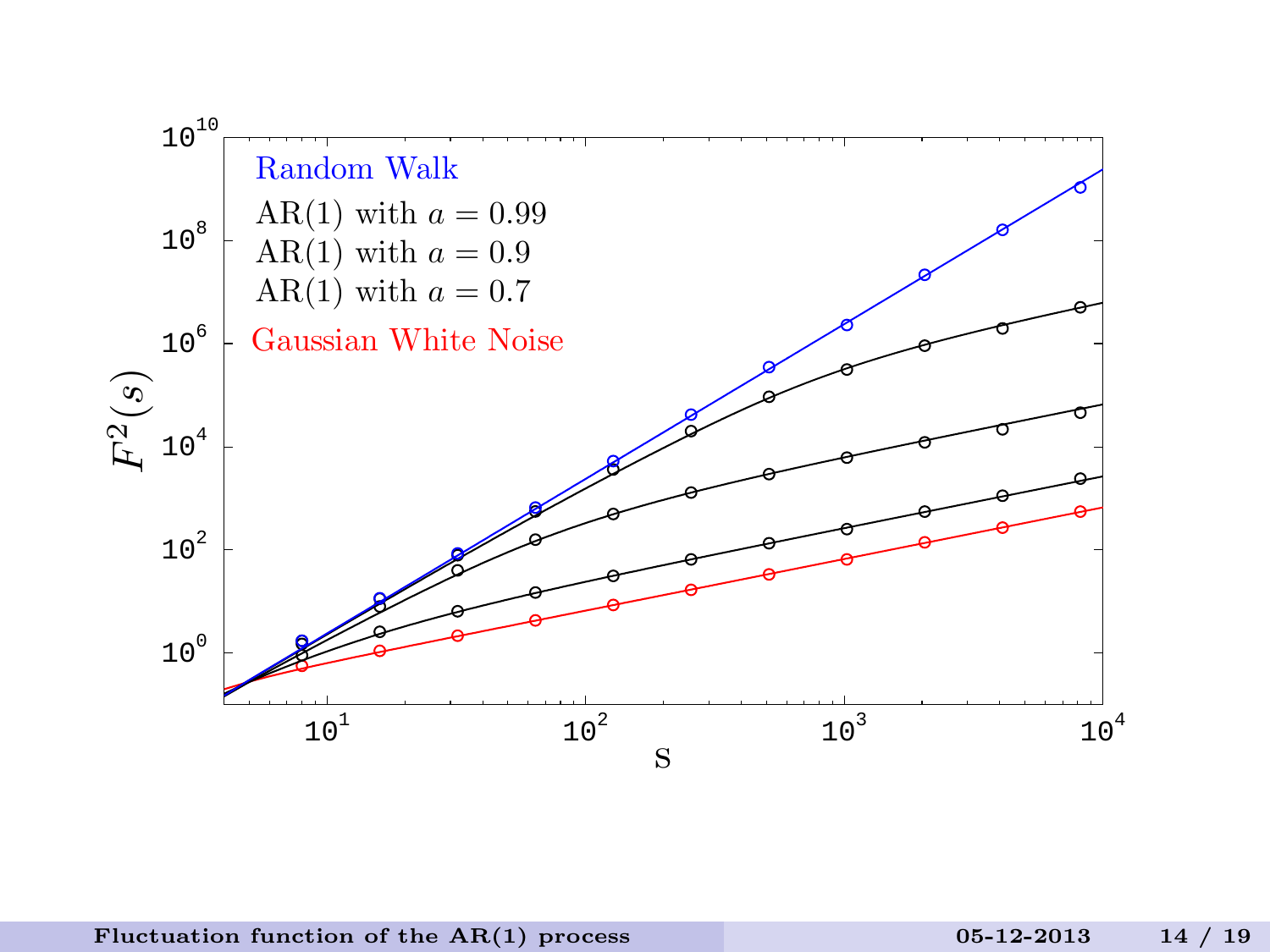• Slope of 
$$
F^2(s)
$$
 in the log-log plot  $\kappa(s) = \frac{d \log F^2(s)}{d \log s} = \frac{s}{F^2(s)} \frac{dF^2(s)}{ds}$ 



 $\bullet$  We observe for the AR(1) process:

- (1) Region with  $\alpha = \frac{1}{2}$  after crossover  $s_x$
- (2) There exists a scaling region with  $\alpha > \frac{1}{2}$  before  $s_x$

Fluctuation function of the  $AR(1)$  process 05-12-2013 15 / 19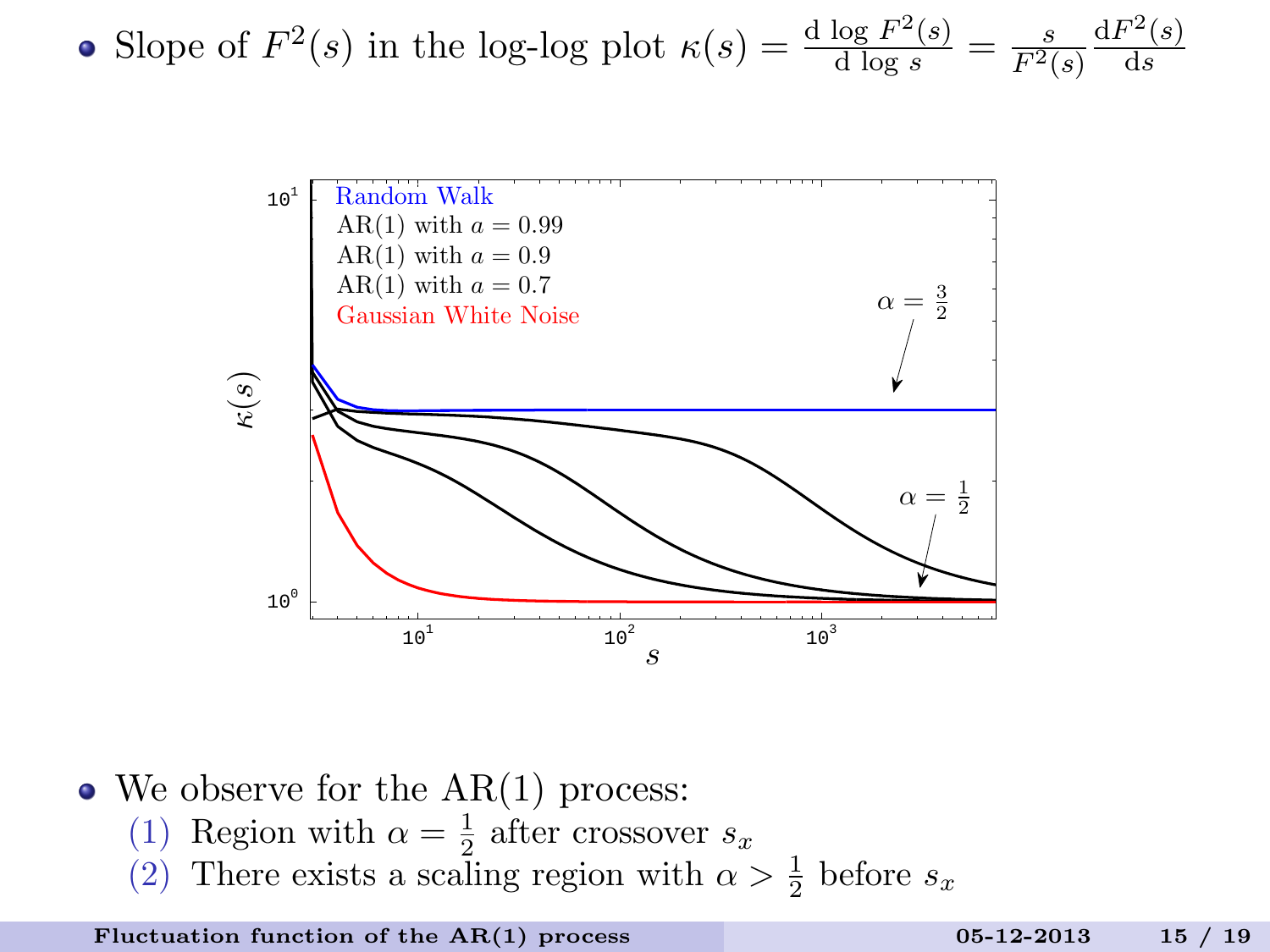

Fluctuation function:

$$
F^{2}(s) = \frac{1}{15(a-1)^{7}(a+1)^{2}(s^{4}-s^{2})} \left( a^{2s} \Gamma_{2}(s) + a^{2} \Gamma_{1}(s) + \Gamma_{0}(s) \right)
$$

Fluctuation function of the  $AR(1)$  process

$$
05-12-2013 \qquad 16 / 19
$$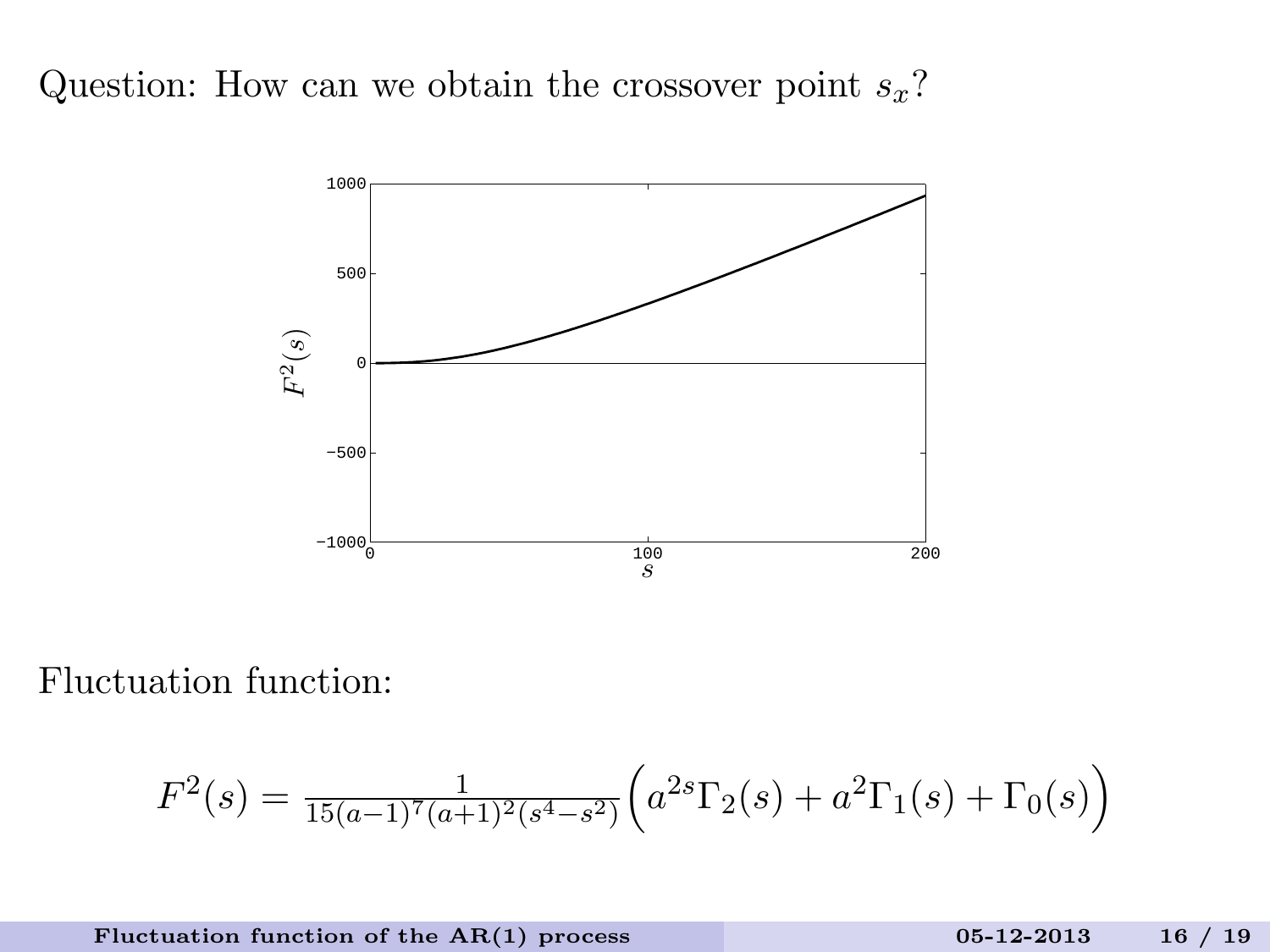

Decompostion of the fluctuation function:

$$
F^{2}(s) = \frac{1}{15(a-1)^{7}(a+1)^{2}(s^{4}-s^{2})} \left( a^{2s} \Gamma_{2}(s) + a^{2} \Gamma_{1}(s) + \Gamma_{0}(s) \right) = W_{-} + W_{+}
$$

Fluctuation function of the  $AR(1)$  process 05-12-2013 16 / 19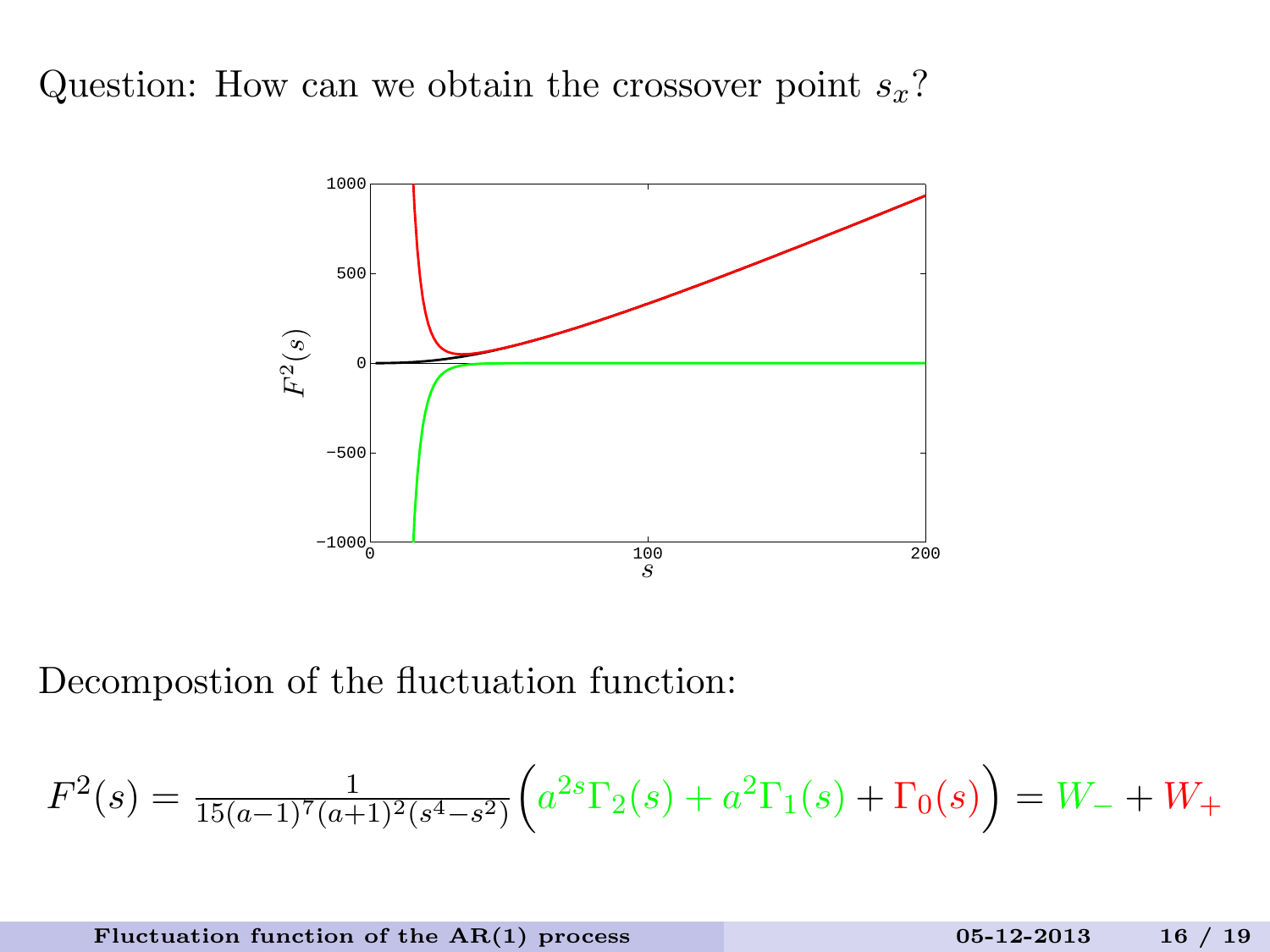

Fluctuation function for sufficient large s:

 $F^2(s) \approx W_+$ 

Fluctuation function of the  $AR(1)$  process 05-12-2013 16 / 19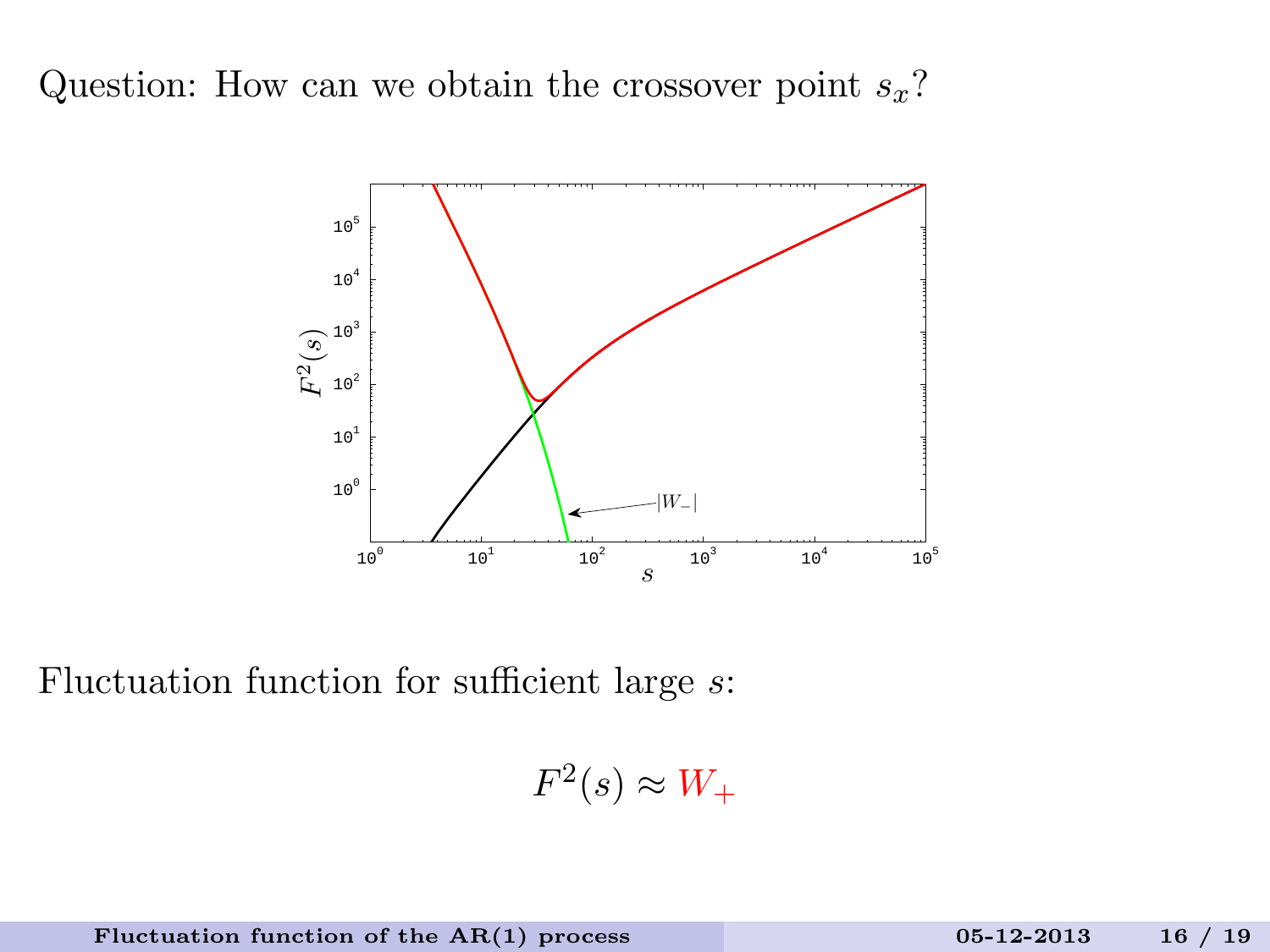

Series expansion for  $W_+$  about  $\infty$  to order 1:

$$
W_{+} \approx \frac{1}{15(a-1)^2}s + \frac{a}{(a-1)^3(a+1)} + \frac{-19a^4 + 30a^3 + 68a^2 + 30a - 4}{15(a-1)^4(a+1)^2} \frac{1}{s}
$$

Fluctuation function of the  $AR(1)$  process 05-12-2013 16 / 19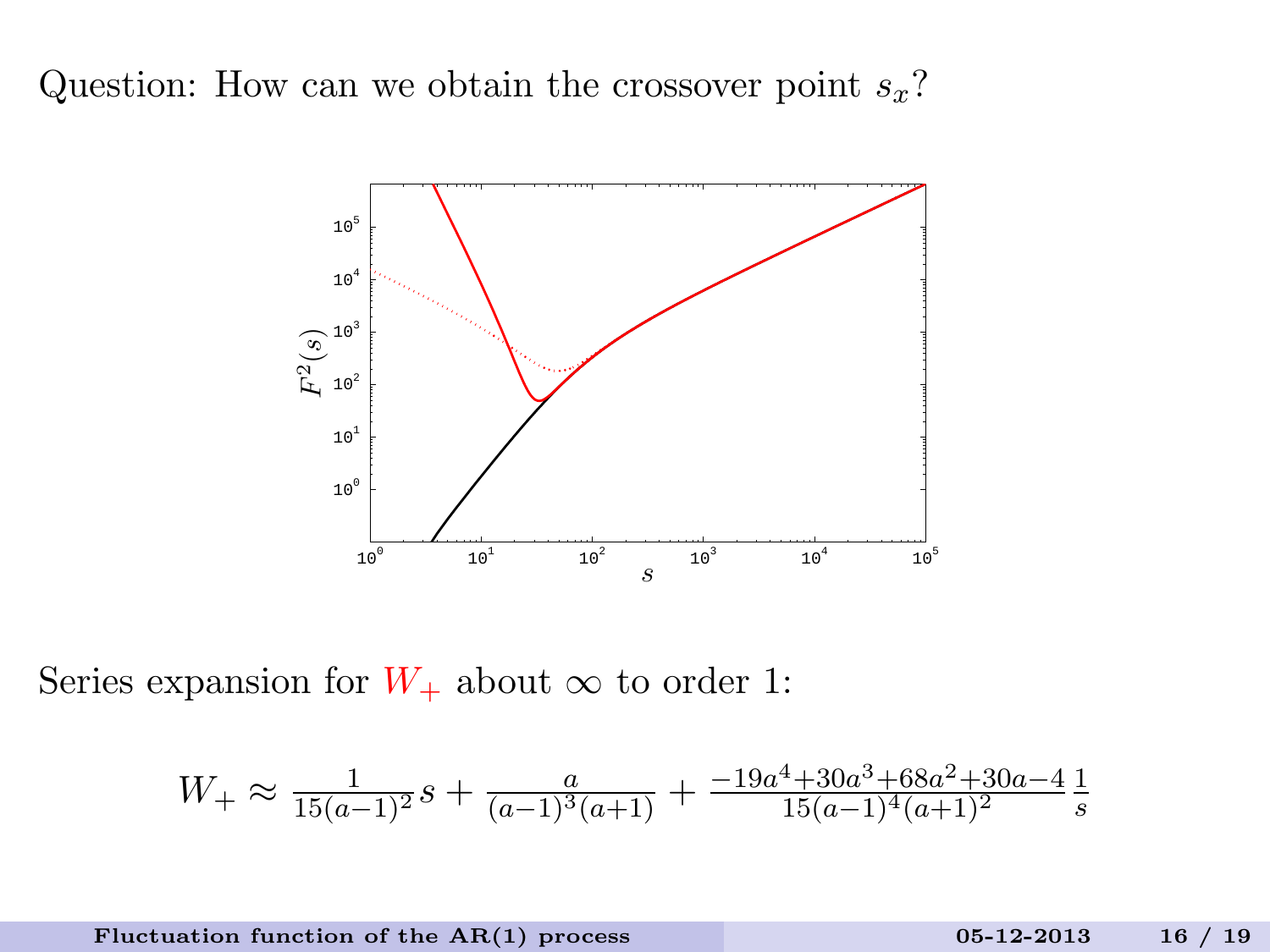

Lower bound for the crossover:

$$
s_x = \min(W_+^{\text{1.order}}) = \frac{\sqrt{-19a^4 + 30a^3 + 68a^2 + 30a - 4}}{-a^2 + 1}
$$

Fluctuation function of the  $AR(1)$  process

$$
05-12-2013 \qquad 16 / 19
$$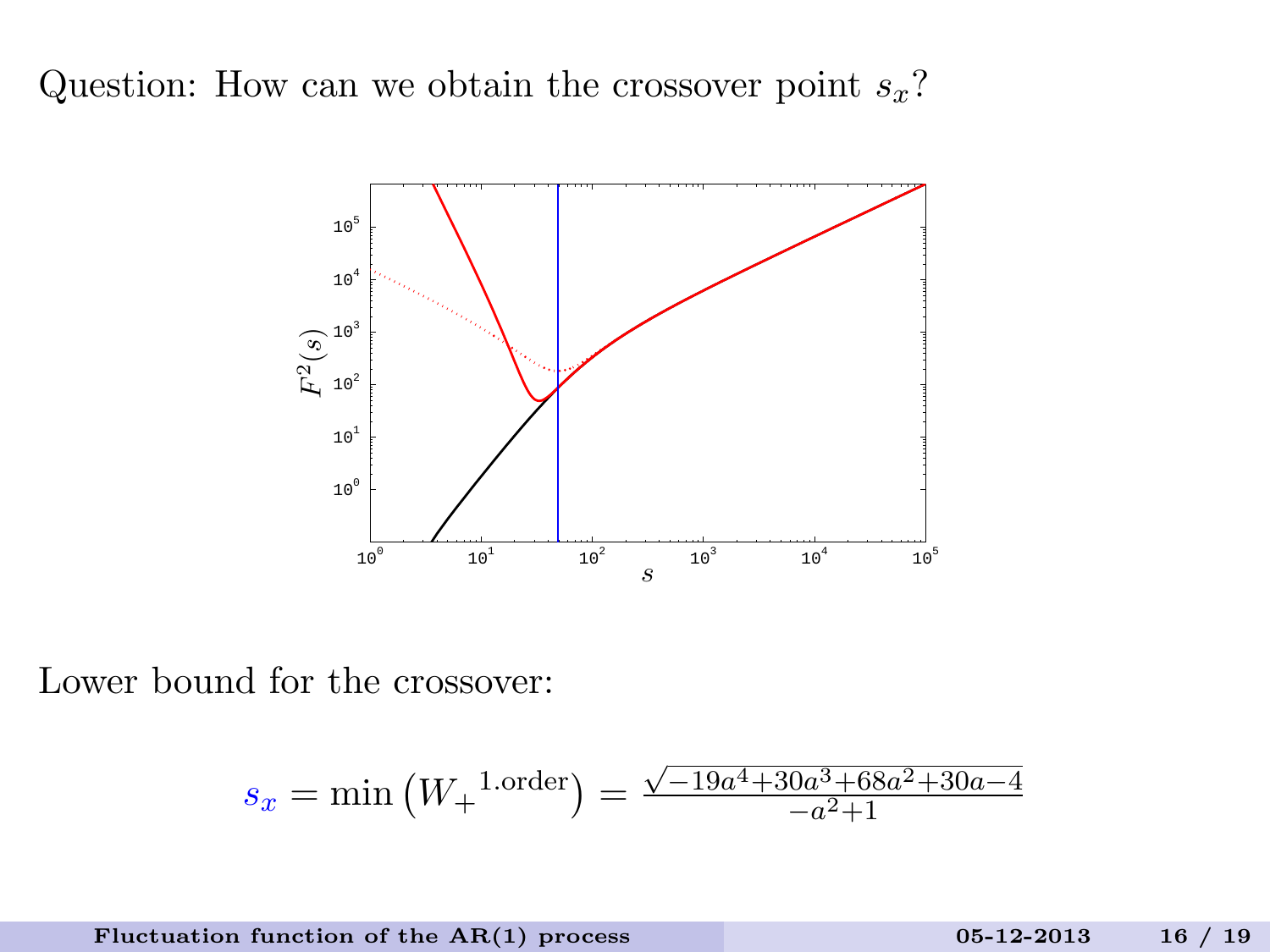

Figure :  $F^2(s)$  and its asymptotic behaviour with  $a = 0.98$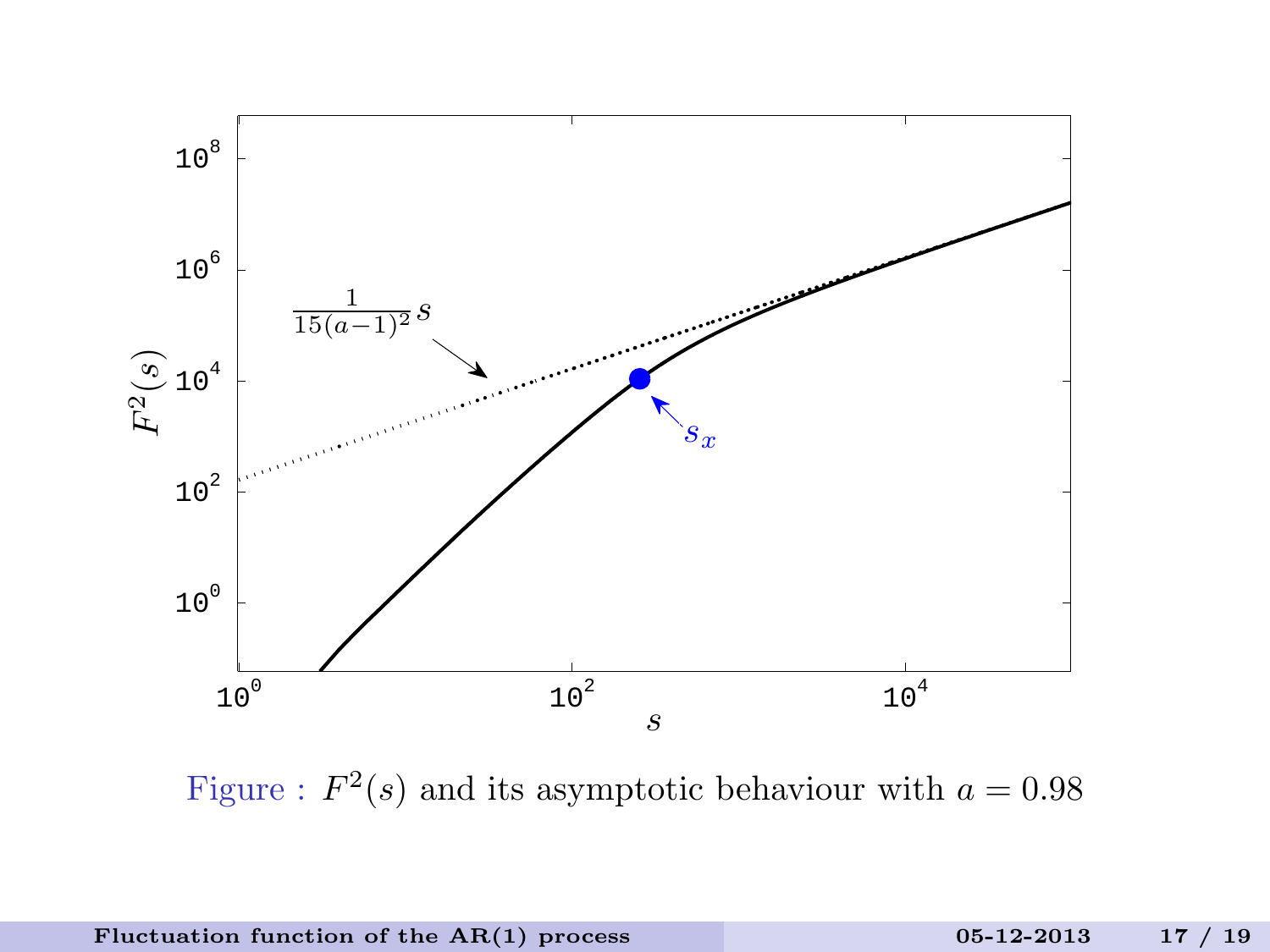Comparison between the crossover  $s_x$  and the characteristic correlation time  $s_c$  (remember  $C(s) = a^s = e^{-\frac{s^{\omega}}{s_c}}$ ):



- The DFA needs more data for detecting  $s_x$  than a direct evaluation of  $s_c$  would need
- To determine  $F(s_x)$  reliably: it takes approximately  $(20-50)s_x$
- To determine  $C(s)$ :  $5s_c$  is enough
- DFA is data consuming and needs about  $\frac{20-50}{5} \frac{s_x}{s_c}$  $\frac{s_x}{s_c}$  more data